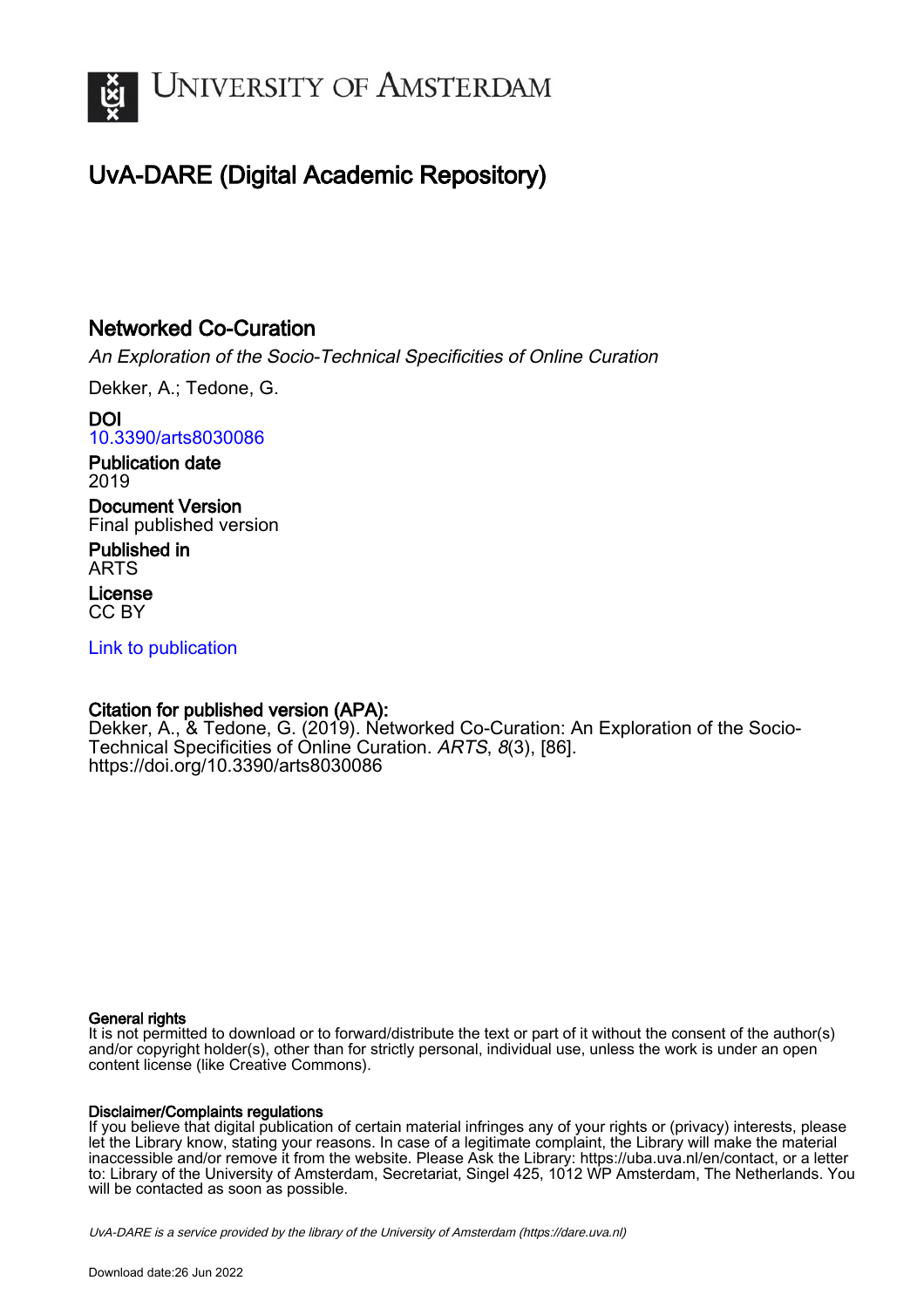



# *Article* **Networked Co-Curation: An Exploration of the Socio-Technical Specificities of Online Curation**

**Annet Dekker 1,2,\* and Gaia Tedone <sup>2</sup>**

- <sup>1</sup> Faculty of Humanities, Archival and Information Studies, University of Amsterdam, 1012 XT Amsterdam, The Netherlands
- <sup>2</sup> Centre for the Study of the Networked Image, London South Bank University, London SE1 0AA, UK
- **\*** Correspondence: adekker@uva.nl

Received: 10 May 2019; Accepted: 5 July 2019; Published: 8 July 2019



**Abstract:** Online curation is shaped and defined not merely by its content, but just as much by the nature of the structure and the systems that are used by curators and artists. It could be argued that this applies to any medium, but as this essay will show, the Web profoundly influences the role of the curator in new ways. In this paper we show how curation on the Web is not merely concerned with presenting art, but that curation functions within a wider ecology of social and technical power relations. This shift is characterized by a collision of different interests driven by economic, cultural, and socio-political agendas, and can be framed as a new space of performativity: signaling a move from curating a set of objects to a conceptual and operational process that puts different constellations of human and machinic agents, objects and practices into relation with one another. This means that a curator needs to take into account a complex interrelated network of dependencies and contexts that are often invisible or incomprehensible to most people. In such a scenario online curation becomes 'networked co-curation' and shifts the attention from *what* is produced to *how* it is performed under the socio-technical conditions and relations that characterize the current state of the Web.

**Keywords:** online curation; curating; aesthetics; processes; network; art; exhibition

### **1. Introduction**

Curators have experimented with online exhibitions since the earliest days of the Web, sometimes to support or contextualize artistic practices, at others to encourage artistic experimentation, either by exhibiting existing or commissioning new work, for instance, *äda'web* (1994–1998), *gallery 9* (1997–2003), *Whitney Artport* (2002–ongoing), and Tate's *Intermedia Art* (2000–2011). At the same time, artists organized their own online exhibition spaces out of a curiosity to explore the possibilities of the Web, for example *C@C* by Eva Grubinger and Thomax Kaulmann (1993–1995), or as a provocation to counter the conventional ways museum curators were making online net art exhibitions. Net artist Olia Lialina highlights one of the main differences of most museums' attempts to create online exhibitions and those of artists. According to Lialina the artists' online exhibitions emphasized the Web environment in their curatorial efforts, while museums would merely show works from their server rather than linking to the artist's server. As she mentions in relation to her project *The Last Real Net Art Museum* (2000), which was "a provocation to museums who in the late 1990s and early 2000s started making their own online net art exhibitions and collections—and at first they seemed to succeed, but it turned out they didn't" [\(Dekker](#page-12-0) [2016\)](#page-12-0).<sup>1</sup> When addressing specifics of the Web, for instance hyperlinking or circulation,

<sup>1</sup> *The Last Real Net Art Museum* was a self-reference to Lialina's project *First Real Net Art Gallery* (1999) where she tried to sell net art.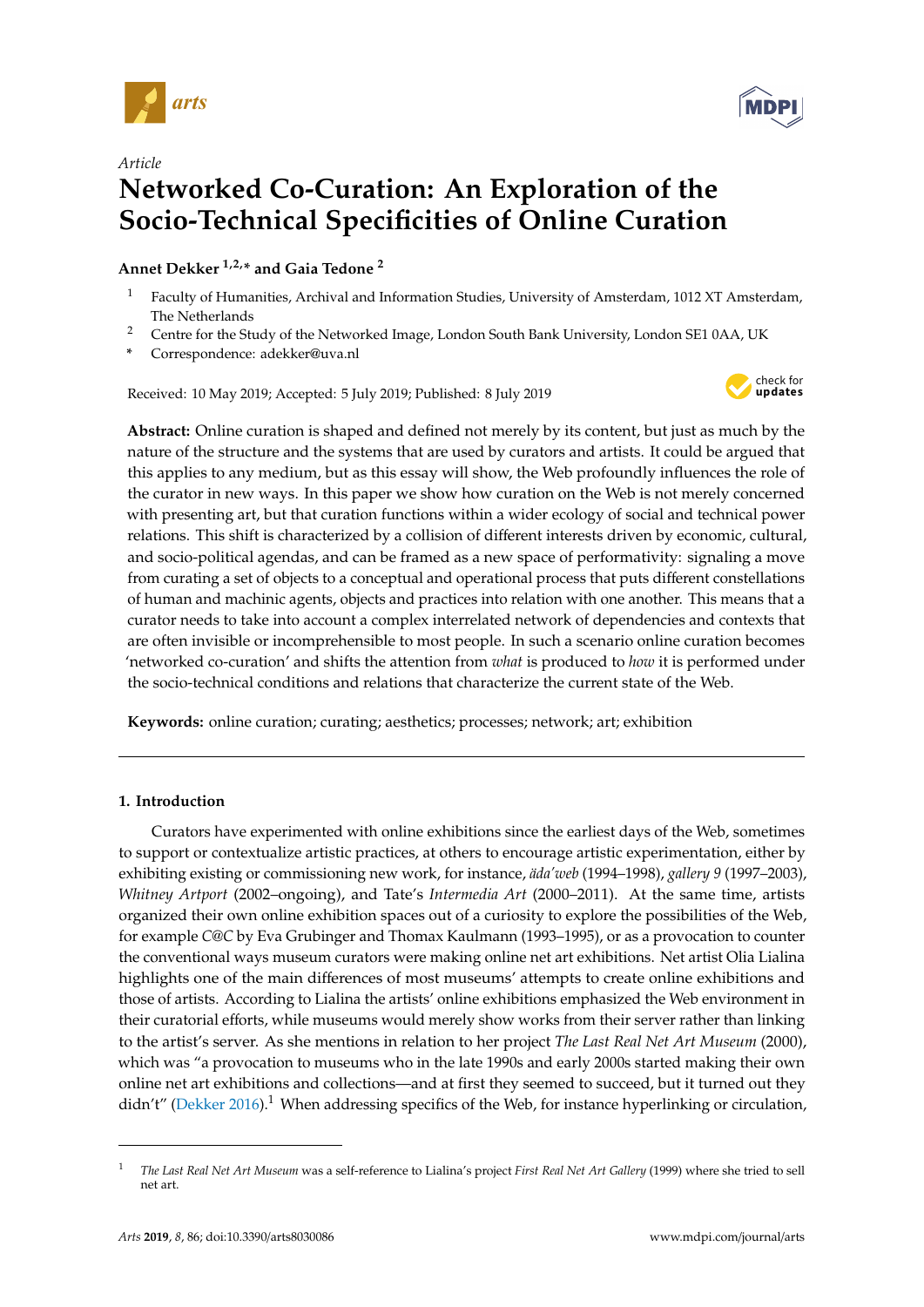an online exhibition would be the result of complex interactions between various differentiated systems of creation and presentation that provide meaning through often invisible, or implicit and interrelated processes. Similarly, Lialina talks about the early days of the Web in the 1990s as

a very special moment in history when to be an artist was to be a curator, a system administrator, an art critic, an archivist or a vandal of your own work. But net artists were not the only ones to experience it. Actually everyone who was making their first web pages at the time was diving into an ocean of unknown, unexpected occupations. [\(Quaranta](#page-13-0) [2016\)](#page-13-0)

In this sense it is perhaps not surprising that the slogan 'everyone's a curator' gained prominence only ten years after the Web started.<sup>2</sup> Yet, as described by curator and researcher Michelle Kasprzak, here "'Curating' is increasingly being used to describe an expanding body of activity in terms of new platforms and materials, but remains focused on the act of the curator as editor or selector" [\(Kasprzak](#page-13-1) [2008\)](#page-13-1). Kasprzak's description resembles that of the curator as "future filter feeder"—a term coined by Anne-Marie Schleiner to label the new role of the online curator [\(Schleiner](#page-14-0) [2003\)](#page-14-0). What these descriptions fail to highlight, not unlike the online exhibitions curated by contemporary art museums, is the extensive work and the socio-technical relations that are involved in exhibiting art on the Web.<sup>3</sup>

While we acknowledge these historical lineages and value the inputs of the resulting theoretical discourses,<sup>4</sup> in this essay we focus on the computational intricacies of the Web and how the 'lightness' of applications and interfaces and their aesthetic values, together with the 'heavy' precision of human–technical creation and systems involved in the production of cultural works, relate to the reframing of the role of the curator.<sup>5</sup> In an attempt to emphasize the variety of functions and alliances involved in online curation, this essay pays attention to the ways in which online curation is shaped and defined not merely by its content, but just as much by the nature of the structure and the systems—computational platforms, databases, algorithms, software—that are used by curators, whoever, or whatever, they may be.<sup>6</sup> Analyzing two examples, the curated project *#exstrange* (2017) on the commercial platform eBay and *DeliNear.Info* (2014–ongoing) a custom-build social media site, we argue that curation on the Web functions within a wider ecology of social and technical relations. Based on an analysis of these examples we argue that online curation is more than anything 'networked co-curation', which as we will emphasize is formed by an alliance between a curator, objects, users, and machine.<sup>7</sup> With this term we extend the proposition of the curator operating as a 'node' [\(Graham](#page-13-2) [and Cook](#page-13-2) [2010,](#page-13-2) p. 158) within a wider media ecology and stress the importance of rethinking the curatorial, not merely as a counter-strategy to models of conventional curation, but as a concept to reconsider the influence different systems (human and machinic) exert on curatorial practices. This means that a curator needs to take into account a complex interrelated network of dependencies and contexts that are often invisible or incomprehensible to most people, but which are of crucial

<sup>2</sup> This slogan was the title of the panel 'Everyone's a Curator: Do Museums Still Matter?' at SXSW Interactive Conference in 2014.

<sup>3</sup> Nor does it credit the developments that happened in the discourse around curatorship more generally, for more information, see, for instance, [O'Neill](#page-13-3) [\(2007\)](#page-13-3).

<sup>&</sup>lt;sup>4</sup> Most discussions of exhibitions of online art or net art are about the presentation of these artworks either in relation to physical spaces, see for instance [Paul](#page-13-4) [\(2008\)](#page-13-4); [Graham and Cook](#page-13-2) [\(2010\)](#page-13-2); and [Graham](#page-13-5) [\(2014\)](#page-13-5), about repositioning the problem of curatorial agency within the digital realm, see among others, [Krysa](#page-13-6) [\(2006\)](#page-13-6), or address the art historical problem of Internet art, see among others, [Stallabrass](#page-14-1) [\(2003\)](#page-14-1).

<sup>5</sup> Here we refer to Goriunova's notion of 'light heavy weight curating' [\(Goriunova](#page-13-7) [2013\)](#page-13-7), which we will unpack more in the following sections.

<sup>6</sup> It could be argued that this applies to any medium, but as this essay will show, this influence is most clearly manifest in the ever-evolving online environment of the Web.

<sup>7</sup> Drawing upon her analysis of the project *#exstrange*, [Tedone](#page-14-2) [\(2017,](#page-14-2) [2019\)](#page-14-3) employs the term 'network co-curation' to refer to a collaborative mode of online curation which operates through the formation of strategic alliances between human and machinic agents. She adopted (and adapted) the term from digital scholar [Sabharwal](#page-14-4) [\(2012\)](#page-14-4) who uses it to refer to innovative outreach practices in archives and museums that use social media and other Web 2.0 technologies to curate online collections. [Dekker](#page-12-1) [\(2017\)](#page-12-1) further explores the concept by proposing the term 'networked co-archiving' in her earlier discussion of the project *DeliNear.Info*. In this essay Tedone and Dekker's parallel explorations of the concept are integrated via a discussion of both projects.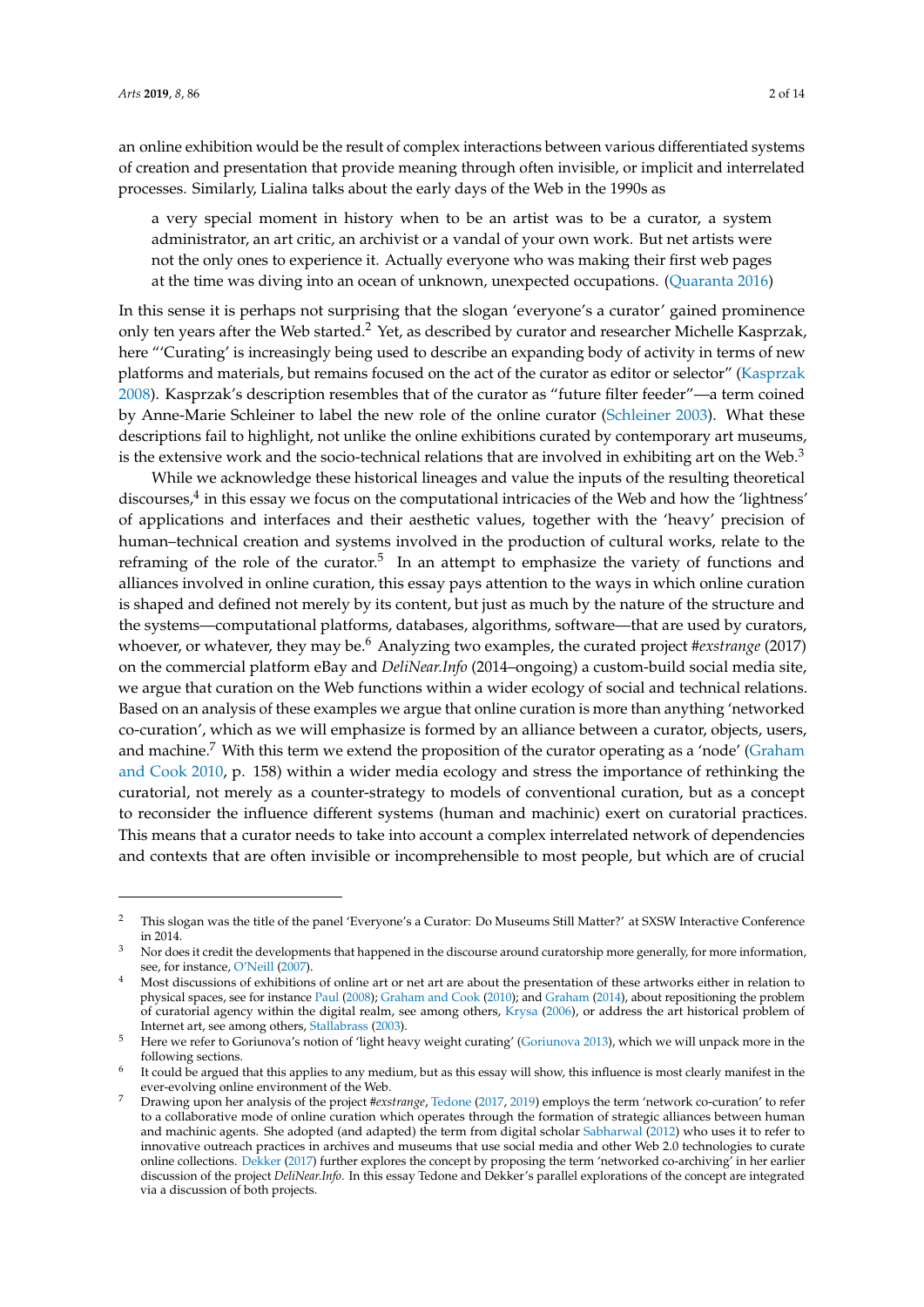importance to the making and presenting of art and exhibitions. This introduces alternative ways of thinking about what an online exhibition could mean, while simultaneously showing the creative usage of online platforms. The shift from online curation to 'networked co-curation', we argue, is characterized by a collision of different interests driven by economic, cultural, and socio-political agendas, and can be framed as a new space of performativity: signaling a move from art objects to art

the Web. In what follows, we will provide a brief genealogy of the concept of online curation, setting the framework for the analysis of the project *#exstrange* as an example of curatorial intervention dealing with the infrastructures and operative protocols of the commercial platform eBay. This will be interweaved with a theoretical exploration of the concept of 'platform' to highlight how the latter functions as a technical and economic model that engenders a specific kind of creative and aesthetic production. By examining Tedone's proposition to co-curate in partnership with the eBay algorithm, the notion of network co-curation will be put forward and further explored through an analysis of Harm van den Dorpel's project *DeliNear.Info* (2014), which provides an exemplary case of how the human and machinic relation is embedded within the technical layers of online databases.

processes. In other words, 'networked co-curation' shifts the attention from *what* is produced to *how* it is performed under the socio-technical conditions and relations that characterize the current state of

#### **2. Online Curation**

In the last two decades the understanding of the curatorial function has been applied far beyond the conventional art worlds. While the literature from the field of curatorial studies [\(Levi Strauss](#page-13-8) [2006;](#page-13-8) [O'Neill](#page-13-3) [2007;](#page-13-3) [Smith](#page-14-5) [2015\)](#page-14-5) continues to validate the role of the curator as a cultural operator and as a "free agent, capable of almost anything" [\(Levi Strauss](#page-13-8) [2006\)](#page-13-8), within the work of creative entrepreneurs and business scholars the term is used to signify the savvy use of data aggregation tools and real-time technology to accrue competitive advantage within the online marketplace [\(Rosenbaum](#page-14-6) [2011;](#page-14-6) [Dale](#page-12-2) [2014;](#page-12-2) [Balzer](#page-12-3) [2015\)](#page-12-3). Rather than dismissing such hybridization, this essay considers it the foundation of online curation.

In 2007, curator and art historian Paul O'Neill described how the role and function of a curator has changed throughout history, more recently from the "carer [of artworks] to a curator who has a more creative and active part to play within the production of art itself" [\(O'Neill](#page-13-3) [2007,](#page-13-3) p. 15). The rise and increasing popularity of the verb 'to curate' marked this "curatorial turn" [\(Farquharson](#page-12-4) [2003,](#page-12-4) p. 8). The conventional model of curating and exhibition making more and more embraced "dialogical practices in which the processual and serendipitous overlap with speculative actions and open-ended forms of production" [\(O'Neill and Wilson](#page-13-9) [2015,](#page-13-9) p. 12). Stretching the boundary of curating beyond exhibition making, curation developed into a performative method and opened up new opportunities to rethink the dynamic of knowledge formation within the scope of both independent curatorial projects [\(Sheikh](#page-14-7) [2015\)](#page-14-7), as well as museological practices within networked culture [\(Walsh](#page-14-8) [2016\)](#page-14-8). The curatorial turn contributed to establishing the curator as a figure of authority within contemporary art worlds and created specialized fields of knowledge in which different curatorial practices developed.<sup>8</sup> The rise of critical reflection and the historization of the curator coincided with the interest in educational programs and courses in curation. While still in development and

<sup>8</sup> See, for instance, the curator as 'creator' [\(Altshuler](#page-12-5) [1994,](#page-12-5) p. 236). Building on critical historical debates, O'Neill makes a further distinction between: 1. The Biennial, or nomadic, curator who operates between the 'local' and the 'global' and produces event-exhibitions that shape new social, cultural, and political relations in a globalized world [\(O'Neill](#page-13-3) [2007,](#page-13-3) pp. 16–17); 2. The curator as a 'meta/artist' and the artist as 'meta/curator'; the former regards the exhibition or event as an artistic product and the latter represents and self-exhibits his/her own work (ibid., pp. 22–24); 3. 'The Curatorial', understood as a research-based dialogical practice in which the focus is on open-ended forms of production [\(O'Neill and](#page-13-9) [Wilson](#page-13-9) [2015,](#page-13-9) p. 12). With regard to the latter concept, [Von Bismarck et al.](#page-14-9) [\(2012\)](#page-14-9) also reflect extensively on the emergent discussion of the curatorial with a particular focus on the dynamic reconceptualization of the roles and relations between the multiple actors taking part in curation.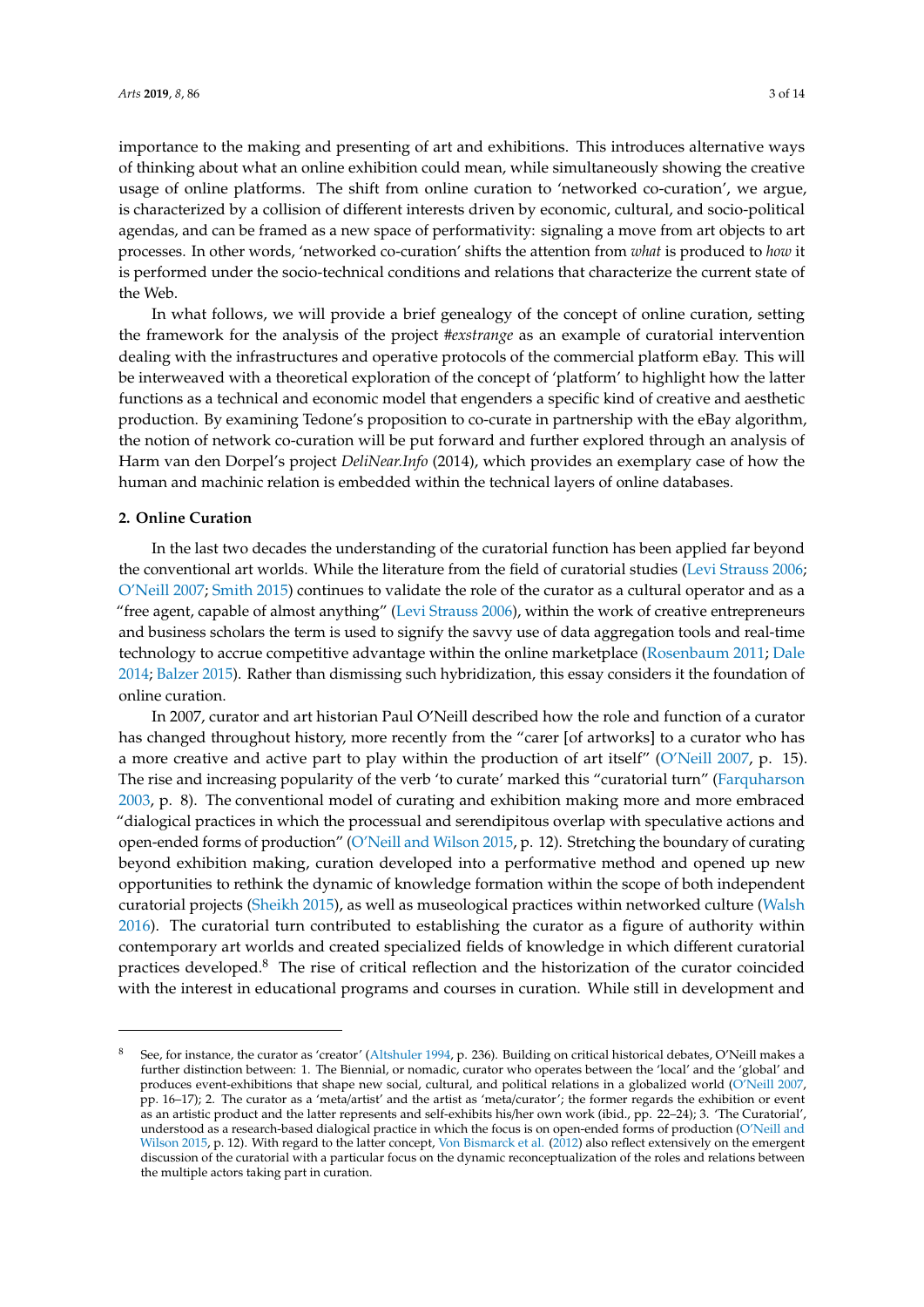slowly building on shaky historical grounds, this discourse became specific to the curatorial field, and particularly focused on contemporary art curation. As O'Neill stressed, the curatorial discourse became self-referential and hermetic at times [\(O'Neill](#page-13-3) [2007,](#page-13-3) p. 26). Interestingly, around the time that the figure of the curator gained attention, the World Wide Web developed and with it an increased visibility of media arts practices and exhibitions.<sup>9</sup> Surprisingly, these two developments remained separate discourses: a separation that has been referred to as a "digital divide" by art critic Claire

Bishop [\(Bishop](#page-12-6) [2012\)](#page-12-6).<sup>10</sup>

Yet despite the lack of crossover, it is generally agreed that the conventional role and status of the curator is hard to maintain on the Web [\(Stallabrass](#page-14-1) [2003\)](#page-14-1) and that curatorship as a practice is trying to catch up with technical phenomena unfolding on the Web at full speed [\(Goriunova](#page-13-10) [2012\)](#page-13-10). To come to terms with the new role of the curator, and perhaps to distinguish it from the contemporary art curators, new concepts emerged such as "immaterial curating" [\(Krysa](#page-13-6) [2006\)](#page-13-6), "distributed curating" [\(Krysa](#page-13-11) [2008,](#page-13-11) [2013\)](#page-13-12), "computer-aided curating" [\(Grubinger](#page-13-13) [2006\)](#page-13-13), and "post-human curating" [\(Tyzlik-Carver](#page-14-10) [2016,](#page-14-10) [2017\)](#page-14-11). In particular, Tyżlik-Carver makes a convincing case for an expansive approach to curating that weaves together references from different disciplinary fields. In her genealogy of curating, she takes into account the lineage of 1960's conceptual art and curatorial experiments, traces its evolution through the concept of 'the curatorial' and couples it with more recent insights coming from the perspectives of cybernetics and system theory through the work of the earlier-mentioned curators and media scholars such as Krysa and Goriunova. Yet, as Goriunova also highlighted, adding new terms to the genealogy of curating does not necessarily constitute a productive move. As she provokingly observes:

To my mind, the problems of such terms and the theories they put forward originate from a move to account for the previously rather disregarded part that the technical plays in the subjectification of art, while at the same time finding themselves locked in the narrow confines of a particular historically defined area of practice. With the development of digital media, the grammar of the reciprocal genesis of the technical and the cultural changes, and such change spreads in domains and dimensions beyond the field of art. [\(Goriunova](#page-13-10) [2012,](#page-13-10) p. 69)

Goriunova's argument calls for a shift in curatorial discourse from the field of art to networked cultures, which entails a radical rethinking of the notion of aesthetics as simultaneously a "major mode of operation for contemporary society" and a practice in a constant process of becoming whose very constitution is being changed by networked technologies [\(Goriunova](#page-13-10) [2012,](#page-13-10) p. 94). Rather than focusing on the aesthetic and its implications, we want to address the changes to the curatorial practice that are caused by technical influences and systems [\(Terranova](#page-14-12) [2004;](#page-14-12) [Fuller](#page-13-14) [2005\)](#page-13-14), in particular online commercial and custom-build platforms. As such, we are seeing the role of the curator shifting between the curator as an exhibition maker and a 'meta curator',<sup>11</sup> in which curating becomes 'networked-co-curation' and is heavily influenced by technological developments.

### **3. Implications of the Web, or What It Means to Curate in a Commercial Platform**

In 2016, curators Marialaura Ghidini and Rebekah Modrak organized the curatorial project *#exstrange: a curatorial intervention on eBay*. Reflecting on the auction-based platform eBay, Ghidini

<sup>9</sup> We use the term 'media arts' here, but other similar terms have been used throughout the last decades such as 'computer arts', 'virtual art', 'digital art', to name a few. However, 'media', or 'new media art', were the most widely used.

<sup>10</sup> Bishop's description of the digital divide has not been uncontested; especially 'new media art' curators and scholars refuted the subordinate distinction between new media art and mainstream contemporary art. Yet the discussion mostly reinforced the polemics of the 'digital divide', rather than considering the actual meaning of the term 'digital divide' [\(Castells](#page-12-7) [2001;](#page-12-7) [Ragnedda and Muschert](#page-13-15) [2017\)](#page-13-15) to rethink the relationship between aesthetics and politics within networked culture. For more information, see [Tedone](#page-14-3) [\(2019\)](#page-14-3).

<sup>&</sup>lt;sup>11</sup> Our use of the term 'meta-curator' diverges from [O'Neill](#page-13-3) [\(2007\)](#page-13-3) description in so far as it does not refer to the position of the curator in regard to artists, but rather to the curator's critical awareness of her/his imbrication within a complex network of power relationships, including technical systems.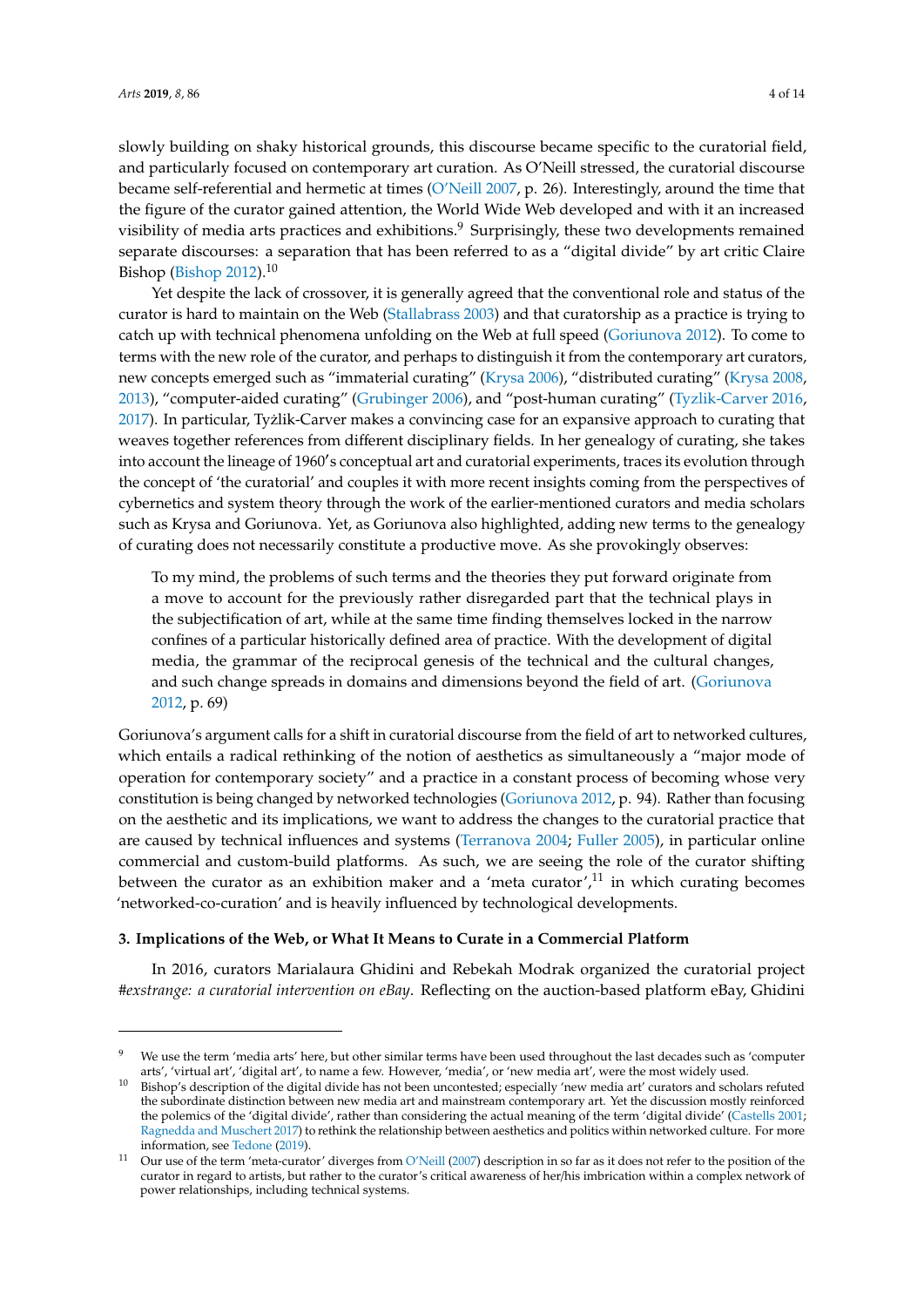and Modrak orchestrated an artistic and curatorial takeover of the commercial platform. The project's curatorial structure was inspired by the *Number Shows* (1969–1974), a series of four international exhibitions based upon the principle of 'instructions' that were given by artist/curator Lucy Lippard. In response to Lippard's invitation, the participating artists sent her guidelines on how to assemble and install the exhibiting works on index cards. Lippard turned an economic limitation—the inability of paying for plane fares for the participating artists—into a conceptual device that challenged traditional models of display and presentation of a work of art.<sup>12</sup> Moving beyond the physical boundaries of the white cube, Ghidini and Modrak used the model of the instructions-based exhibition in the online context, asking artists to insert their works within the categories of the e-commerce platform and to follow its preformatted templates and operating protocols. In this way, they opened up the possibility of exploring how eBay could function as a site for curatorial experimentation. Ghidini and Modrak attentively curated the project's conceptual framework, timing and documentation and adopted a decentralized curatorial model whereby several guest curators were also invited to intervene in the process. As a result, they gave away some degree of curatorial control. Following the project's inaugural slot in January 2017, they slowly faded into the background, acting as efficient 'platform builders and organizers' [\(Ghidini and Modrak](#page-13-16) [2017,](#page-13-16) p. 9), allowing the project to unfold by itself and for its shape to be defined over time by the interactions between the platform, its audiences and users, and the growing number of participating artists and guest curators. In this sense, they allowed the project's aesthetic force to amplify and for it to operate as an 'art platform' [\(Goriunova](#page-13-10) [2012\)](#page-13-10). Goriunova describes an art platform as

a stand-alone website that, together with other actors, forms an ecology of aesthetic production, but it might also take place as a subsection of a large platform, or even as a space between a corporate service, artists' work, hacking, collaborative engagement, and a moment of aesthetic fecundity. An art platform engages with a specific current of techno-social creative practices and aims at the amplification of its aesthetic force. [\(Goriunova](#page-13-10) [2012,](#page-13-10) p. 2)

Goriunova's definition of the art platform is particularly useful in framing the role of the project within the larger media ecology of eBay. But first, what is an online platform, and secondly, in what way can a commercial platform function as an art platform?

The term 'platform' originally referred to a neutral, passive and non-political material structure, but its present meaning has become more figurative and complex [\(Leorke](#page-13-17) [2012\)](#page-13-17). Sociologist Alberto Cambrosio and historian Peter Keating trace the historical notion of platform by showing how a platform came to be seen as "a set of ideas, objectives, and principles supporting a common course of action and upheld by a political party, a union, or any other organized group" [\(Cambrosio and](#page-12-8) [Keating](#page-12-8) [2003,](#page-12-8) p. 27). With this shift, they argue, the term has become entangled in political and technical concepts while simultaneously pivoting progress and future orientation; not surprisingly, in the mid-noughties this rhetoric permeated the marketing campaigns of technology giants [\(Gillespie](#page-13-18) [2010,](#page-13-18) p. 350). Indeed, in 2005, Tim O'Reilly and John Battelle coined the phrase 'the web as platform' as the core principle of Web 2.0, thereby giving the notion of 'platform' a renewed, albeit flattened, meaning which foremost describes it as a conglomerate of technical development. A few years later in 2009, Ian Bogost and Nick Montfort laid the foundations for a theoretical framework that became known as 'platform studies'. Extending the concept of platform into game design, they argue for the "most neglected" level in analyses of digital media: the platform, or the underlying "computing systems and computer architecture" of digital technologies [\(Bogost and Montfort](#page-12-9) [2009,](#page-12-9) p. 147).<sup>13</sup>

 $12$  Lippard never saw herself as a curator, but her exhibition model broke new ground and has since then been assimilated into the genealogy of curating, shaping both its historical [\(Obrist](#page-13-19) [2008;](#page-13-19) [O'Neill](#page-13-20) [2012\)](#page-13-20) and more recent discourse and practice [\(Tyzlik-Carver](#page-14-10) [2016,](#page-14-10) [2017\)](#page-14-11).

<sup>13</sup> Interface Studies also developed around the same time; while both give accounts of online platforms their theoretical and conceptual framework are slightly different, yet there are also many similarities in the analysis of cases. For more information see, among others, [Plantin et al.](#page-13-21) [\(2016\)](#page-13-21).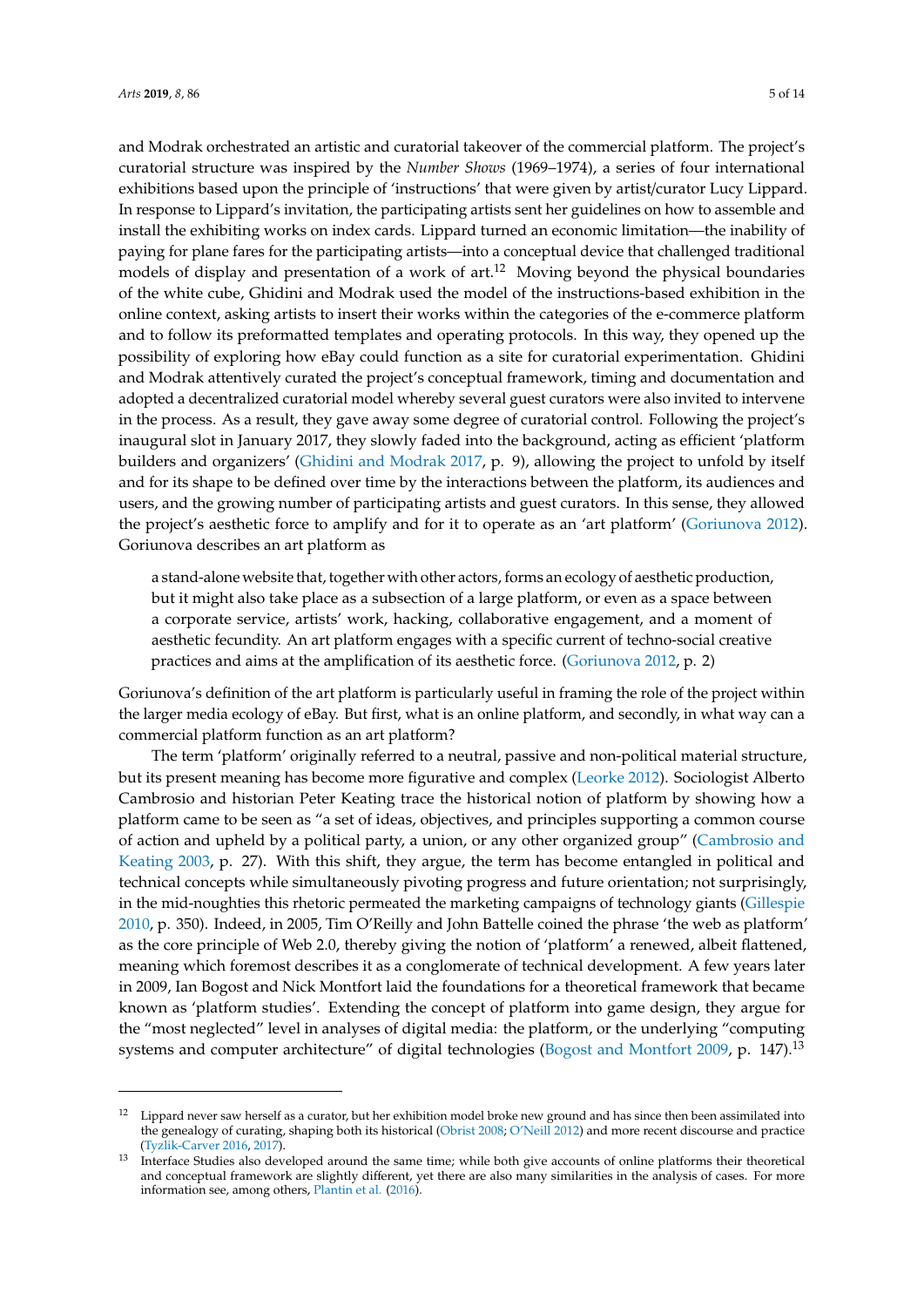In general, platform studies analyze the ways in which platforms are created, in a material sense, while also taking into account the (implications for) cultural and social concerns. As described by Bogost and Montfort:

*Platform* is the abstraction level beneath code, a level that has unfortunately received some attention and acknowledgement, but which has not yet been systematically studied. If code studies are new media's analogue to software engineering and computer programming, platform studies are more similar to computing systems and computer architecture, connecting the fundamentals of digital media work to the cultures in which that work was done and in which coding, forms, interfaces, and eventual use are layered upon them. [\(Bogost and](#page-12-9) [Montfort](#page-12-9) [2009,](#page-12-9) p. 147, original emphasis)

In her thesis 'The Web as Platform. Data Flows in Social Media' (2015), media studies scholar Anne Helmond makes a further distinction in which she sees platforms operating within a 'double logic'. She explains how, on the one hand, platforms are based on an infrastructural model that stresses their technical construction, which is "geared towards their expansion into the rest of the web" [\(Helmond](#page-13-22) [2015,](#page-13-22) p. 3). Furthermore, she explains how at the same time they function as economical models by employing and reformatting data for the platforms themselves [\(Helmond](#page-13-22) [2015,](#page-13-22) p. 44), preferably capitalizing on the process. While recognizing this 'double logic', Goriunova focuses particularly on the creative production in online platforms. Rather than looking for art online, she investigates practices that do not necessarily see themselves as art, yet their modes of production and the processes through which these practices can make them into art, thus stressing the importance of art platforms as experiments in the aesthetics of organization. Rather than a set of objects, such an experiment shows a specific kind of cultural practice that is open-ended and emerges from grassroots processes. More importantly, she describes an art platform as an entity, an activity and a process of development that reflects on its own media ecology: "Art platforms engage with living practices in their blurred and 'dirty' forms between a more broadly defined swathe of culture and art" [\(Goriunova](#page-13-10) [2012,](#page-13-10) p. 13), and they are to be found in the 'grey' zones of cultural production. Furthermore, she argues, art platforms make you think about the organizational forms of culture, thus it is organizational aesthetics. Organizational aesthetics is grounded in a digital environment and, while structuring and organizing creativity that traverses art platforms, it highlights the development of new forces to overcome repetition and strive for vitality. Moreover, it pays attention to the interplays of power and the kinds of structures and conduct these imply [\(Goriunova](#page-13-10) [2012\)](#page-13-10). By acknowledging that the brilliant can be found in the grey and banal corners of the Web, *#exstrange* provided an interesting opportunity to see what online curation could mean within the commercial platform eBay.

Pre-Facebook and pre-Tinder, eBay is one of the first online platforms that allowed users to interact with strangers on the Web. The platform was officially launched in 1997, two years after its founder Pierre Omidyar wrote the code for AuctionWeb (its first iteration). Soon it established itself as an open marketplace dedicated to bringing together buyers and sellers and producing "an army of bubble wrap entrepreneurs" [\(Lewis](#page-13-23) [2008,](#page-13-23) p. 7). In June 2000, eBay also started its 'University Learning Center' (ULC) to teach users how to become master sellers. ULC lasted until 2006, and introduced a workshop programme at eBay's headquarters in San Jose, an additional series of workshops across the US, and several online courses. Today, the company continues to engage in community building and education, through more informal programs such as 'Friends of eBay', an initiative hosted by eBay NY, which fosters entrepreneurship and networking among tech start-ups. As mentioned on the website, "*#exstrange* is a curatorial project transforming eBay into a site of artistic production and cultural exchange as an artistic intervention into capitalism".<sup>14</sup> As a response to both the conventions of the marketplace and the contemporary art system's normalization of the potential of the Web,

<sup>14</sup> See: http://[exstrange.com](http://exstrange.com/)/.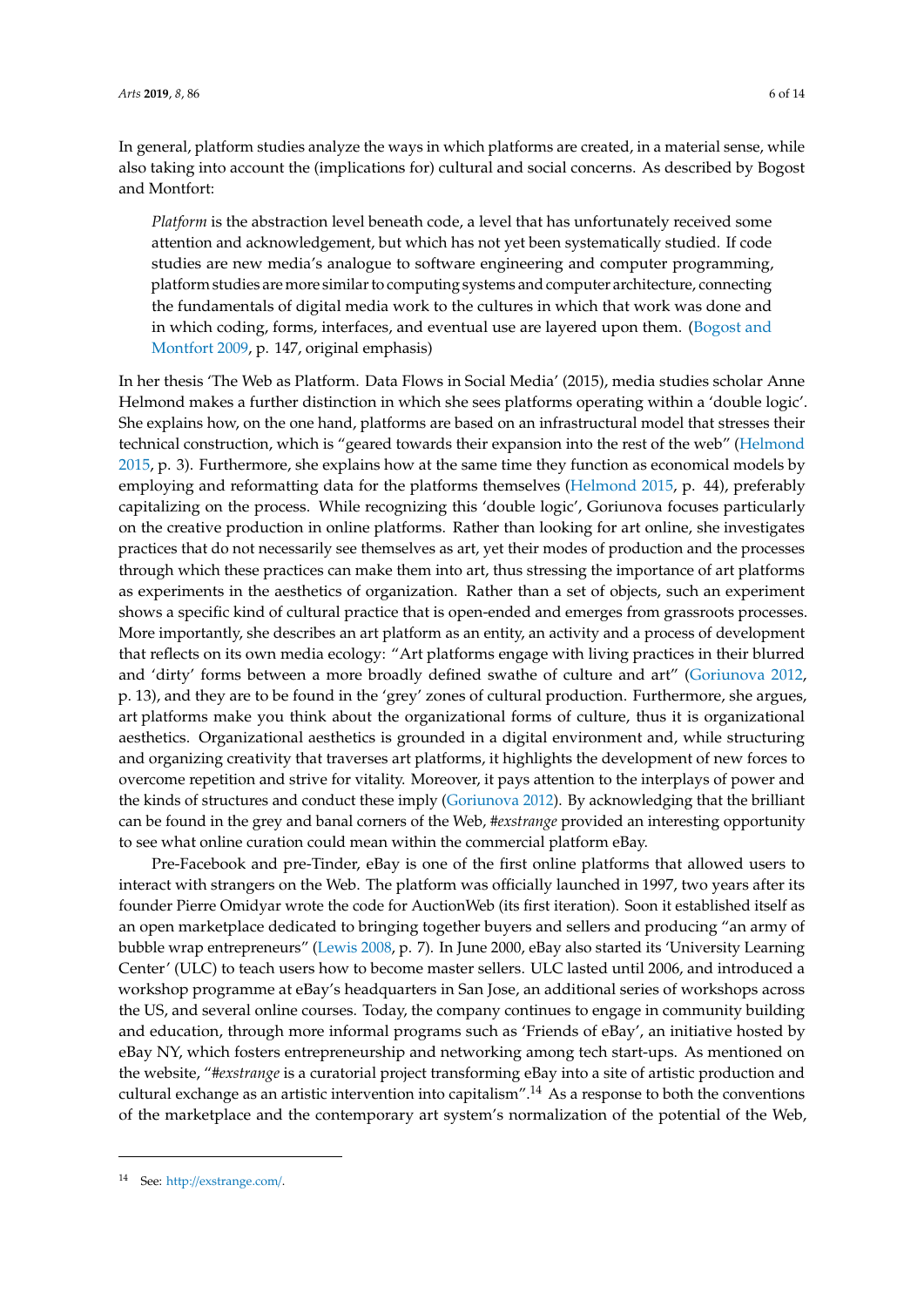Ghidini and Modrak invited artists and curators to create and present artworks-as-auctions as part of *#exstrange*. While they were interested in the relationships between labor, net-based media and the marketplace, one of the sub-projects curated by Tedone set out to also explore the role and function of the curator in a platform or environment that is increasingly dominated and functioning through bots and where the question 'what is a curator?' is replaced by 'who is a curator?'.

Tedone was one of the eleven curators approached by Ghidini and Modrak to be part of *#exstrange*. She was to select three artists, guide them through the set of instructions provided by Ghidini and Modrak and write a curatorial statement.<sup>15</sup> One of Tedone's main interests in the project was the role images play on eBay and how "they support the functioning of the whole marketplace, acting as interfaces among different users and enabling multiple economic and social transactions" [\(Tedone](#page-14-2) [2017,](#page-14-2) p. 181).<sup>16</sup> As briefly mentioned, eBay guides potential sellers through their system by providing expert advice on profiling and creating a 'good image', meaning something that would attract the most attention from potential buyers. There was little curatorial work left to do due to the 'overtly and overly curated' project, the restrictions of the initiating curators Ghidini and Modrak, and the premise of eBay's standard operating protocols and selling categories. Yet, intrigued by the mechanisms of these systems and at the same time discovering the poor visibility of the overall project on the platform, Tedone delved into the working of eBay's analytics in an attempt to increase the audience for the auctions.

While there appeared to be no golden rule to be successful in the online marketplace, some steps could be taken to "be competitive and stay competitive" [\(Alexander](#page-12-10) [2013\)](#page-12-10) on the platform. After examining eBay's analytics, it turned out that much of the success of the listings depended on eBay's search algorithm 'Cassini' that was introduced in 2013.<sup>17</sup> Several YouTube tutorials can be found that show how best to use the algorithm. Essentially Cassini ranks highly listings that are honest and clear, informative, categorized correctly, and supported with excellent customer service. To foster the platform's computational culture, Cassini values engagement over everything else. The algorithm is also described as "data-driven, values-driven, shopper-oriented" [\(Hsiao](#page-13-24) [2017\)](#page-13-24), being based upon eBay's four corporate values of 'Relevance', 'Value', 'Trust', and 'Convenience' [\(Hsiao](#page-13-24) [2017\)](#page-13-24). If these values are observed, the visibility of a listing is optimized and long-term relationships between users are maintained. Through analyzing and understanding the effect of Cassini it became clear to Tedone that the algorithm was a crucial curatorial agent: it sorted and selected content according to criteria of relevance and managed the interactions between users [\(Tedone](#page-14-3) [2019\)](#page-14-3).<sup>18</sup>

To find out what kind of relationship she could create, or enforce, with the algorithm and what the consequence of such a relation would be for the curator, Tedone organized another project as part of *#exstrange*. This time she decided to engage in a strategic alliance with Cassini. While Cassini executes automated tasks such as searching, collating, sorting, categorizing and visualizing, the work of a human curator involves the use of specific cognitive faculties for contextualizing, interpreting, reflecting, sensing out, imagining, criticizing and inserting humor. Combining the two, Tedone set up a performance that consisted of the circulation and subsequent sale of a curatorial consultancy service

<sup>&</sup>lt;sup>15</sup> Tedone invited artists Niko Princen, Eva and Franco Mattes and Garrett Lynch, for a detailed description and in-depth analysis of her curatorial project, see [Tedone](#page-14-2) [\(2017,](#page-14-2) [2019\)](#page-14-3).

Unlike other 'image-based platforms' such as Pinterest, Instagram or Tumblr, eBay is not generally recognized as an 'image-based platform'. However, the functioning of its entire mechanism is precisely based upon the use of images as visual interfaces. Images are the precondition for entering the online marketplace and the discriminator for accruing competitive advantage. For more information on the intricate relationship between representation and computation of the image, see [Tedone](#page-14-3) [\(2019\)](#page-14-3).

<sup>&</sup>lt;sup>17</sup> Interestingly, with the implementation of the new algorithm, it became more difficult to circumvent eBay's standardized search engine as the new algorithm was targeted to follow eBay's 'best practices': how to boost customer engagement and enhance image quality. For more information, see [Tedone](#page-14-3) [\(2019\)](#page-14-3).

<sup>18</sup> While this mimics similar algorithms used by other social platforms, such as Facebook's Edge Rank and Amazon's A9, in the case of eBay, Cassini also translates some of its findings into micro-marketing that is reflected in personalized e-mails sent by the platform to its users. For more information, see [Tedone](#page-14-3) [\(2019\)](#page-14-3).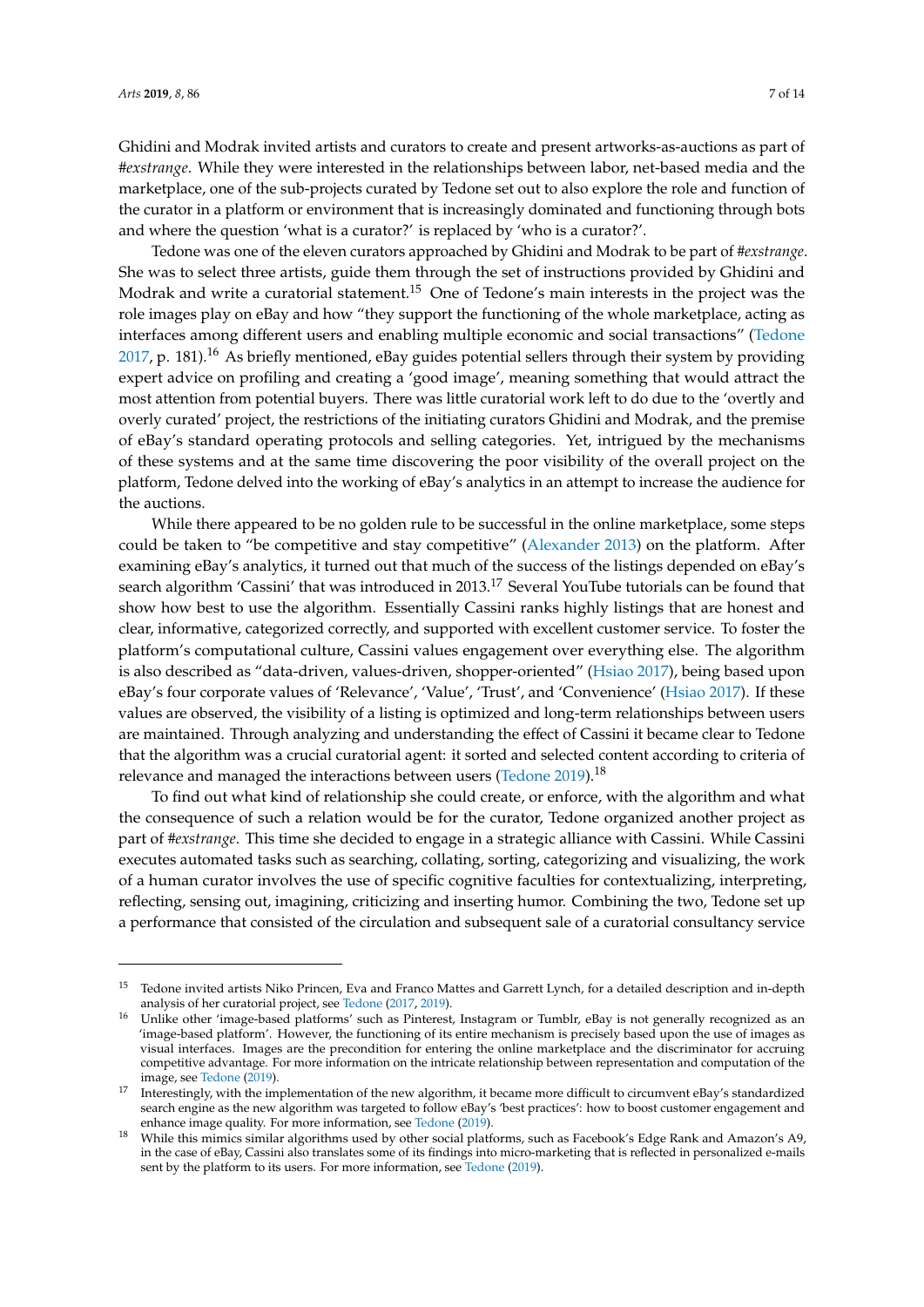aimed at bridging the "gap between computation and culture" [\(Finn](#page-12-11) [2017a,](#page-12-11) p. 55) by addressing new forms of creativity and cooperation.<sup>19</sup> Although the consultancy was available to all eBay users, it best fitted artists who were interested in exploring the value of their name and work on the platform. At a starting price of \$15, the service included an online report of the key findings emerging from this experimental mode of curation, the co-creation with Cassini of an eBay collection tailored to the buyer's listings and tastes, and a special mention at a public event organized at The Photographers' Gallery in London.<sup>20</sup> As such, the service focused on two important criteria of success—visibility and criticality—which traditionally measure the relevance of an artist or an artwork. Moreover, these qualities are usually hard to quantify and control since they depend upon highly subjective and volatile criteria, such as fame, chance, taste, and market fluctuations. In this sense, Tedone also tried to engage in institutional critique of the system of art curating by addressing the role of the curator in shaping not only "public tastes but the very value system of art" [\(Tyzlik-Carver](#page-14-10) [2016,](#page-14-10) p. 51).

After its launch, eBay user 'Afaja', who was identified as the artist Alessandro Sambini, bought the curatorial consultancy service, as a result of which he produced and consequently sold his auction-as-artwork 'Portable Wildlife Image Instance'. The object, half a Tesco's shopping bag depicting a generic landscape, played with the tropes of contemporary landscape photography and the characteristics of a ready-made. Closely informed by the service, Sambini's auction ranked at the top of eBay search—primarily due to its original title and description and high-quality photographs—three features that had proven to be key to Cassini. After fierce competition and thirty-two different bids, user 'Temporama' bought 'Portable Wildlife Image Instance' for \$44, marking an increased market value of 40.5%. The result of this auction indicated that online curation on a commercial platform does not necessarily conform to the logic of visibility, since it can easily be co-opted via the algorithm by the imperatives of profit. From here it could be concluded that at a time when, paradoxically, visibility has little to do with seeing and "can only be verified by statistical means such as polls, viewing figures and market research" [\(Van Winkel](#page-14-13) [2005\)](#page-14-13), it is in what cannot be quantified or measured that perhaps other forms of value might be found.

The collaboration between Tedone and Cassini was both conceptual, in the sense that it worked on different levels of abstraction and imagination, and critical, since it solicited a reflection on the algorithm's 'concealed' role within the platform. At the same time, it can be characterized by a distinct material specificity since it operated as an actual service on the platform, producing economic gain for all the parties involved. However, the positive outcome of Sambini's auction may also be attributed to the convergence of two unforeseen factors which belong to an affective sphere, that of human interactions, previous knowledge and experiences, and which could not have been anticipated by the metrics of the algorithm [\(Tedone](#page-14-3) [2019\)](#page-14-3). Moreover, the results were influenced by the previous project Tedone curated, as well as the fact that it was embedded within the *#exstrange* project. As such, the project shows the impossibility of autonomous curation on the Web: either curation takes place within predefined contours that link a project back to specific systems of reference and fields, for instance, the worlds of contemporary art and new media or academia, thus perpetuating conventional institutional divides, or it risks dissolving within the plethora of online-produced content. In a sense, it could be argued that the project *#exstrange* produced its own 'art filter bubble' on eBay: driven by the algorithm it became an algorithmically delineated community of artists and art professionals whose online preferences and searches qualified them as part of a particular 'group'. While this is partly true, such a statement tends

<sup>&</sup>lt;sup>19</sup> This way the project also engaged with recent debates in the theory and practice of human and algorithmic curation, see for instance, [Krysa](#page-13-6) [\(2006\)](#page-13-6); [Paul](#page-13-25) [\(2006\)](#page-13-25) and [Tyzlik-Carver](#page-14-10) [\(2016,](#page-14-10) [2017\)](#page-14-11).

<sup>20</sup> It is important to note that the service Tedone used, the category 'Specialty Services > eBay Auction Services > Appraisal & Authentication', is available only to customers in the US, highlighting the different national regulations that impact access and the use of the platform in different parts of the world, thus affirming the notion of 'visibility gatekeeping' [\(Magalh](#page-13-26)ães [and Yu](#page-13-26) [2017\)](#page-13-26) or 'censorship' [\(Finn](#page-12-11) [2017a,](#page-12-11) p. 111), impacting what data—images, information and material goods—is available and to whom. Moreover, it shows how the curatorial capacity of the algorithm is inextricably linked to the wider dynamics of control over user data and the behaviours that eBay enforces.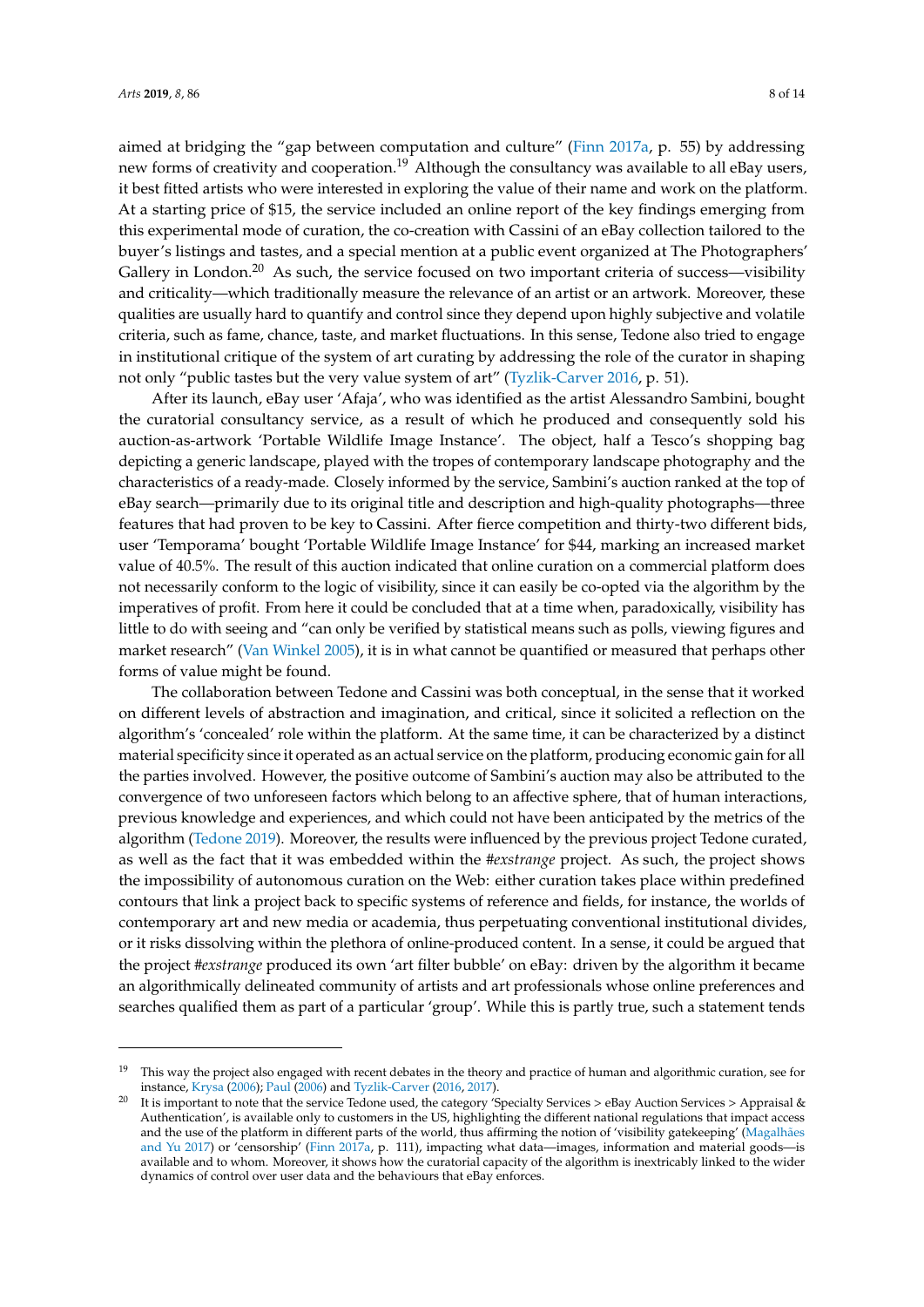to ignore the multiple layers and relations that are, perhaps (un)willingly, part of online curation and which can extend and move beyond the 'group', which, as mentioned, became particularly visible as people who had more experience and earlier investments on eBay. Their previous interactions influenced the project and consequently the present actions will impact their future participation on eBay. In this sense as also argued by Goriunova:

The technical is aesthetical is political is cultural; each of these domains folds into the other and is fed back on itself. Every layer informs, embeds, and models the others, distributing their particular power patterns throughout societal systems and their blurry zones of transfer. [\(Goriunova](#page-13-10) [2012,](#page-13-10) p. 21)

To comprehend and navigate the complexity of today's computational culture, we argue, is necessary to step into these 'blurry zones of transfer' between the commercial and the aesthetic, between art and non-art. In this process, the role of the online curator in these examples can be compared to that of a "filter" [\(Paul](#page-13-25) [2006\)](#page-13-25) or a "filter feeder" [\(Schleiner](#page-14-0) [2003\)](#page-14-0), as it distils content and creates meaning by differentiating information, albeit within certain restrictions, in particular around the mechanisms of exclusion. Whether the act of filtering is engrained in the processuality of art curating and its system or in the specificity of the technology that the online curator enters into an alliance with, its effect is that of influencing the circulation of and access to cultural content among different audiences and in distinct areas of the world. At the same time, being embedded in algorithmic infrastructures, online curation comes into contact with a set of agents and power relationships that define the contexts of commercial platforms not simply as commercial spaces but also as social ones, where users interact, taste is co-produced and aesthetic germination can arise. Due to this socio-technical specificity, and shifting the focus from artists and artworks to processes and systems, online curation recasts the function of the curator; in which the curator is part of a complex network of human and technical agents, networked images, digital objects and machines.

### **4. Networked Co-Curation**

Following the online aesthetic forms and the vitality of online lurking, meme creation and the popularity of vloggers, in her article 'Light Heavy Weight Curating' (2013), Goriunova further unpacks the role of the curator. She shows how curators are compelled by the production and extension of aesthetic forms, values and procedures, yet at the same time, that they are in competition, or conflict, with capitalist, deterministic and entropic forces. It is in the middle of such tensions, she argues, that shifting epicenters and boundaries can be traced and how online curation is both light and heavy weight curation.

Curators and museums working with the new computational materiality are compelled to remain lightly operational, responding to the creation of new aesthetic value, whether by artists or those beyond-artists. ( . . . ) Confronted lightly and omnipresently with the new aesthetic values ceaselessly churned out by the operations of computational matter, the curator's or art institution's work is heavy. [\(Goriunova](#page-13-7) [2013,](#page-13-7) p. 26/28)

In other words, the 'tensions' in online curation derive from the easy to use applications, interfaces, and templates, and at the same time, the human attention that is needed to consider the implications of the cooperation with the technical systems. Rather than an automatic dismissal of algorithms to transform the practice of curation, [Tedone](#page-14-3) [\(2019\)](#page-14-3) argues in favor of the potential of human-algorithmic curation as an opportunity to explore more thoroughly algorithms' wider socio-cultural impact. This is also something media theorist Tania Bucher points out, albeit from a more negative perspective:

Algorithms matter in a variety of ways: in their capacity to govern participation on platforms, distribute information flow, embed values in design, reflect existing societal biases and help reinforce them by means of automation and feedback loops, and in their power to make people feel and act in specific ways. [\(Bucher](#page-12-12) [2018,](#page-12-12) p. 120)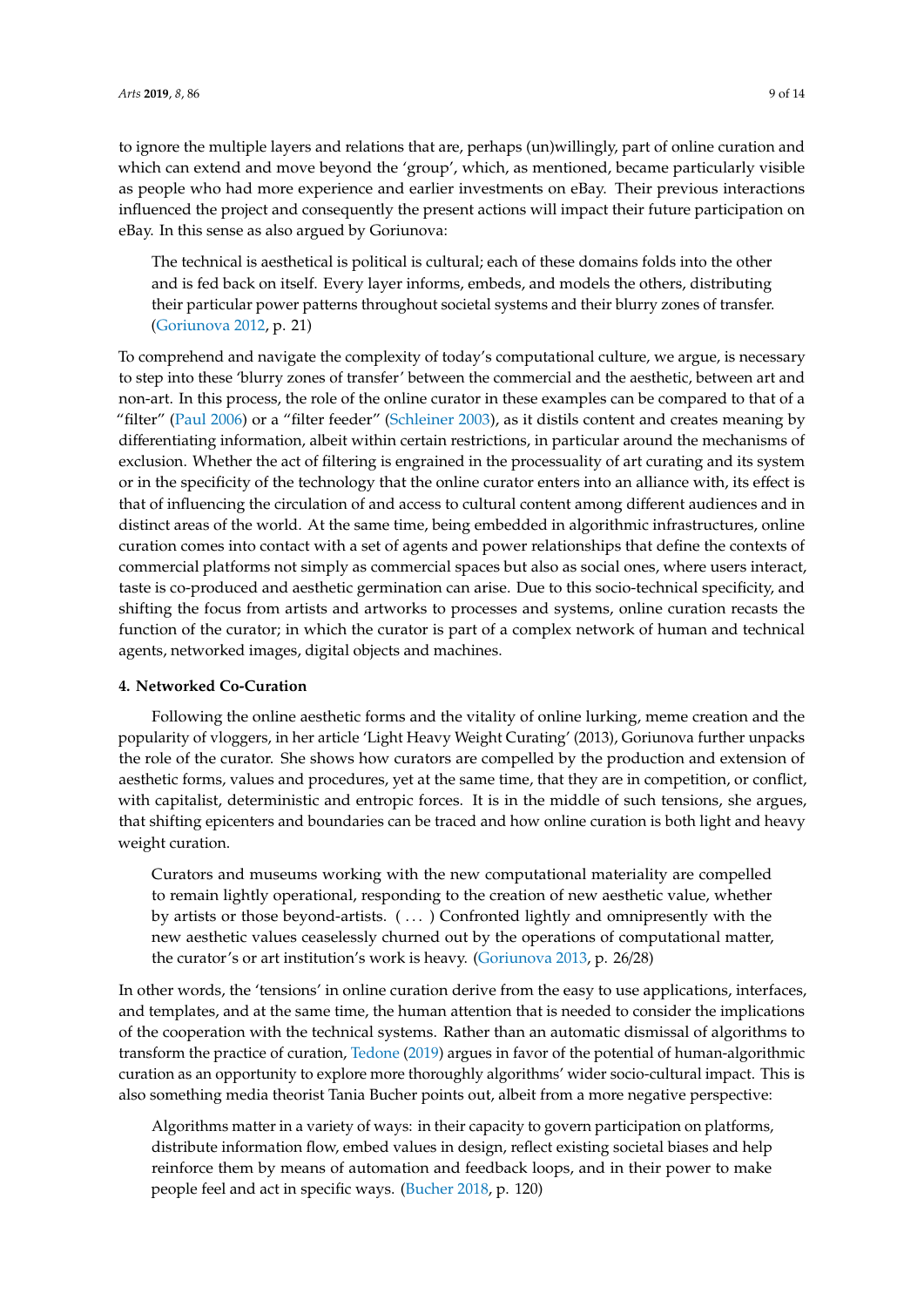Consequently, she argues, "knowing algorithms might involve other kinds of registers than code" [\(Bucher](#page-12-12) [2018,](#page-12-12) p. 113), examples of which could be critical analysis, speculative inquiry and poetic imagination. This is something that artist Harm van den Dorpel tried to achieve in his project *DeliNear.Info* (2014). The project counters the scenario in which online curation would become 'darker', as less and less is known about the conditions and outcomes of algorithms and computer processes more generally. *Delinear.info* sits in between a sketchbook, a social platform, and an archive [\(Dekker](#page-12-13) [2015\)](#page-12-13). The content, ranging from texts to images, audio and video, that is uploaded by each user simultaneously functions as navigation. Different users take part and while they have their own space, they can connect to each other associatively through images, sounds or texts. An intricate 'quilting' takes place in which spontaneous and associative connections can emerge between the content. Van den Dorpel developed *Delinear.info* because he believed that many existing social media platforms are too chronologically driven and do not enable enough freedom for expression, as the systems are too rigid and pre-set. Looking for experimentation and the unexpected, much as in the older days of the Web, Van den Dorpel sees *Delinear.info* as a studio, a place to try things out. As he emphasized, he is

particularly interested in how we can connect information in new, meaningful ways. In this context I mean meaningful as aesthetically surprising. I do not believe that knowledge is embedded in documents, just as that beauty is not embedded in objects. Beauty and knowledge arise through a game between the creators, viewers, contexts, historical stories, et cetera. [\(Dekker](#page-12-13) [2015\)](#page-12-13)

Van den Dorpel approaches the Web as a recursive environment, which is all about organizational structures, conceptualization and making relationships. Emphasizing that something is never finished, that results are not fixed and that things can always change, *DeliNear.Info* shows how a work of art or an image does not create meaning or value by itself. It's the different relationships—joining the human/social and the technical—that determine the value of the content. What is arguably pushing the 'boundaries' of current curatorial practices is Van den Dorpel's insistence in searching for complexity, which he finds in the layers between different systems that are connected to each other. Whereas most methods for organizing information are focused on reducing complexity, he does not try to simplify or reduce, but to encourage complexity. Most advanced search and database engines are still mainly based on text; hence there is a need to reduce complex matters to a brief summary, ideally one word. This way data can be classified and interpreted mechanically. As Van den Dorpel mentions, the interpretation from something complex to abstract qualification hinders alternative interpretations [\(Dekker](#page-12-13) [2015\)](#page-12-13). In *Delinear.info*, the visual 'object' links, it stands on its own, and connections—or relations—arise from the operations that are *performed* on it. As a user you trace information more intuitively and aesthetically to encounter information through links, instead of following expected routings. At the same time, you can participate and upload and link the things that matter to you. Rather than a smooth fabric or relatively ordered story, images, words, sounds and sentences seem to dance around, move chaotically, form chains, and assemble into a ragged and unbounded multiple to perhaps even mutate. Perhaps over time they merge into something that starts to make new sense.

It could be argued that *Delinear.info* is far removed from conventional curatorial practices that are concerned with original records, objects or documents. On the one hand *DeliNear.info* is about uncontrolled, fragmented and patch-worked quilting. On the other hand, it attributes new values to data objects and creates new keys, enacting a specific aesthetic, human and machinic relationality. By emphasizing the performativity of a database and translating the medium-specificity into an aesthetic gesture, *DeliNear.info* is a curatorial performance that resembles a thickening, a saturation, of relations that are intensified, doubled, made similar, made serial, and it is from these operations that something else arises. In an environment in which data are constructed and can only be experienced in relation to other data, code, software, and hardware, which may have no obvious relation with the 'object', the platform signals the need to consider alternative ways of thinking about online curation. As emphasized by Sheikh, following Tara McDowell's 'post-occupational condition', in this space the roles, and perhaps the division of labor alongside of it, are blurred, in which "categories as artist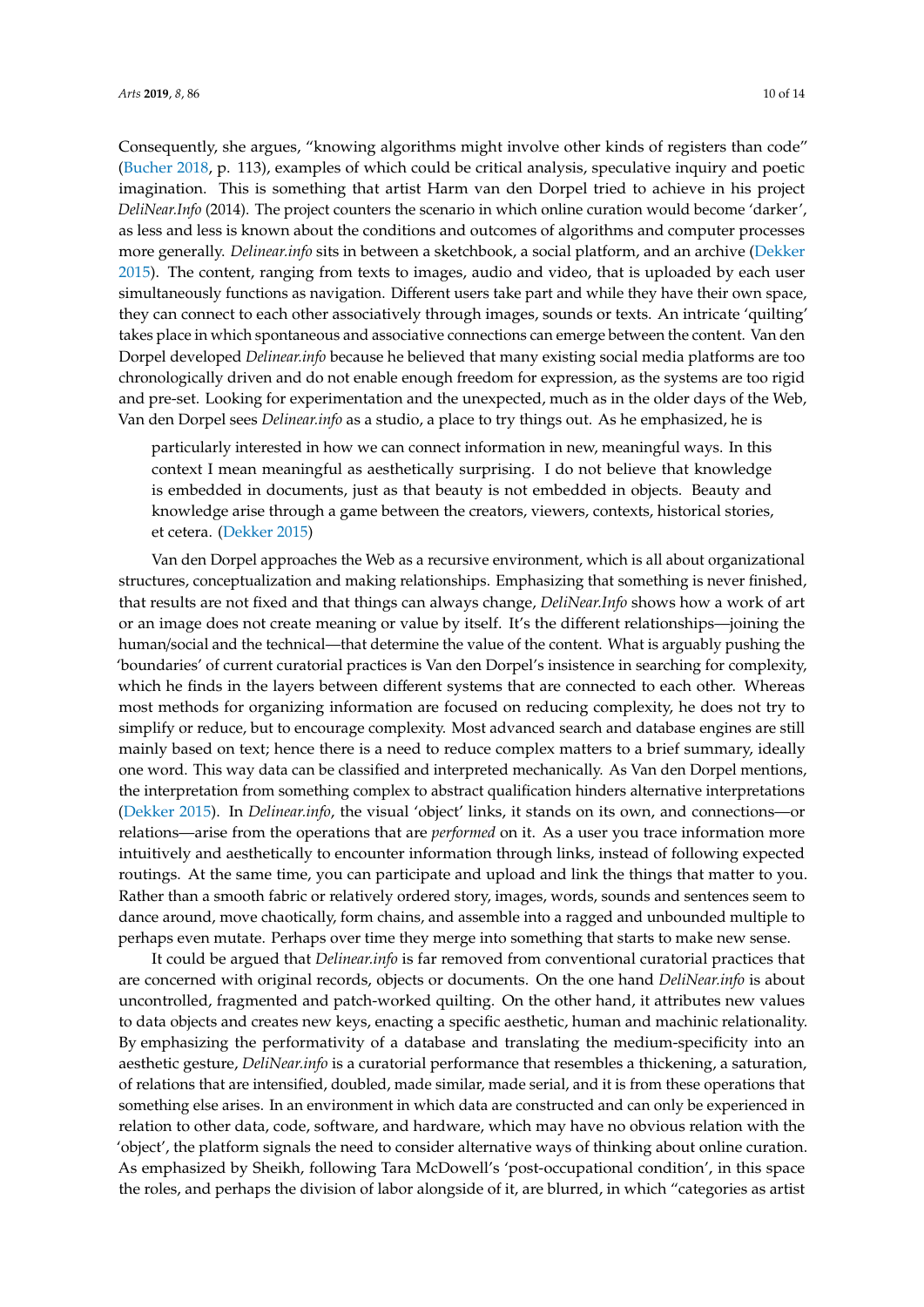and curator, thinker and programmer, director and assistant, master and student, and so on, are both willfully and intuitively obscured, if not even abandoned" [\(Sheikh](#page-14-14)  $2017$ ).<sup>21</sup> To overcome, or take advantage of, this blurring and in order to survive culturally and socially, online curation should reflect on the environment in which its 'exhibitions' are created, embedded and constructed.

#### **5. The Powers of Online Curation**

As part of her curatorial endeavor in eBay, Tedone scrutinized and apprehended the mechanics of eBay's technical infrastructure by working simultaneously with and against the algorithm to uncover the intricate networks of production and consumption, which could potentially mobilize new forms of resistance and critique. The project also showed the role online users play in shaping the platform's culture and, finally, it involved the carving out of an autonomous space on a commercial platform where humor, poetry and play mixed together [\(Tedone](#page-14-2) [2017\)](#page-14-2). While these aspects remained relatively subtle in Tedone's experiment with Cassini, *DeliNear.Info* more clearly plays with the ambiguity and ingenuity of unexpected encounters, which at times can lead to poetic or humorous associations. Both projects show how technical structures, commercial or non-commercial, to an extent predetermine the interactions between curator/artist and users. This site-specificity means that the human actors (curators, artists or users) need to reconsider the relationship between the container (the 'exhibition' space, i.e., the infrastructure), the contained (the artworks, images, or data), and the audience.

At the same time, the projects emphasize that it is important to overcome the "false dichotomy of being either for or against the algorithm" [\(Bucher](#page-12-12) [2018,](#page-12-12) p. 122). It is important to recognize that algorithms can be accountable for the organization and arrangement of content and, in that respect, that their actions (search, collate, group, sort, analyze, visualize) and aims (to stimulate and foster engagement on the platform) can be seen as similar to that of an online curator. Yet, the participation of the curator in this human and machinic network decentralizes dynamics of power, authority and cultural gatekeeping and allows for the development of the critical awareness and strategic operationality necessary to navigate the complex forces and entanglements that are characteristic of networked cultures [\(Dewdney](#page-12-14) [2019\)](#page-12-14). As such, networked co-curation is a de-centralized and collaborative alternative to the dynamics of hyper-individualism and cultural gatekeeping that are often at the core of art world systems and social media platforms. Here, the curator moves from a figure of authority to being one of the nodes within a complex socio-technical assemblage of human and non-human agents. This leads to the notion of networked co-curation: an alliance between a curator, users, objects and machines.

Networked co-curation can be understood as both a theoretical concept and an operational strategy for forging a critically reflexive mode of online curation. It opens the curatorial activity to participation from human and non-human agents and largely relies on digital tools and network infrastructures. The importance of *#exstrange* and *DeliNear.Info* is the forms of creativity that emerge as the result of unpredicted encounters on online platforms. At the same time, the projects show how online curation is performed *in* and *through* human and technical objects, relations and interactions, which are active in and simultaneously become organized through these platforms or the systems in which they operate. In this sense, they undermine what could be considered a curatorial monopoly to classify, document, display or archive artistic and aesthetic activities. In the process, they also challenge the museums' preoccupation with art objects. The notion of networked co-curation, instead, shifts

<sup>&</sup>lt;sup>21</sup> Since a few years the word 'post' has gained prominence, whether in post-Internet art, posthuman and posthuman curation, or simply post-curation. In most cases this is done to signal the growing abstraction and influence of geopolitics and computation. While we recognize the importance of this term, as it shows how new forms of curation emerge (particularly in relation to a redefinition of geopolitical powers and as a challenge to established or authoritative curatorial models), we also find it problematic since it postulates a temporality that tends to discard the human in favour of technology; in which the latter may be stabilized or normalized instead of critically assessed. We believe it is important to first come to an understanding of the specifics of curation, as a fusion and friction of different elements, rather than discarding the specifics of any of the elements from the beginning, particularly in environments that are continuously evolving.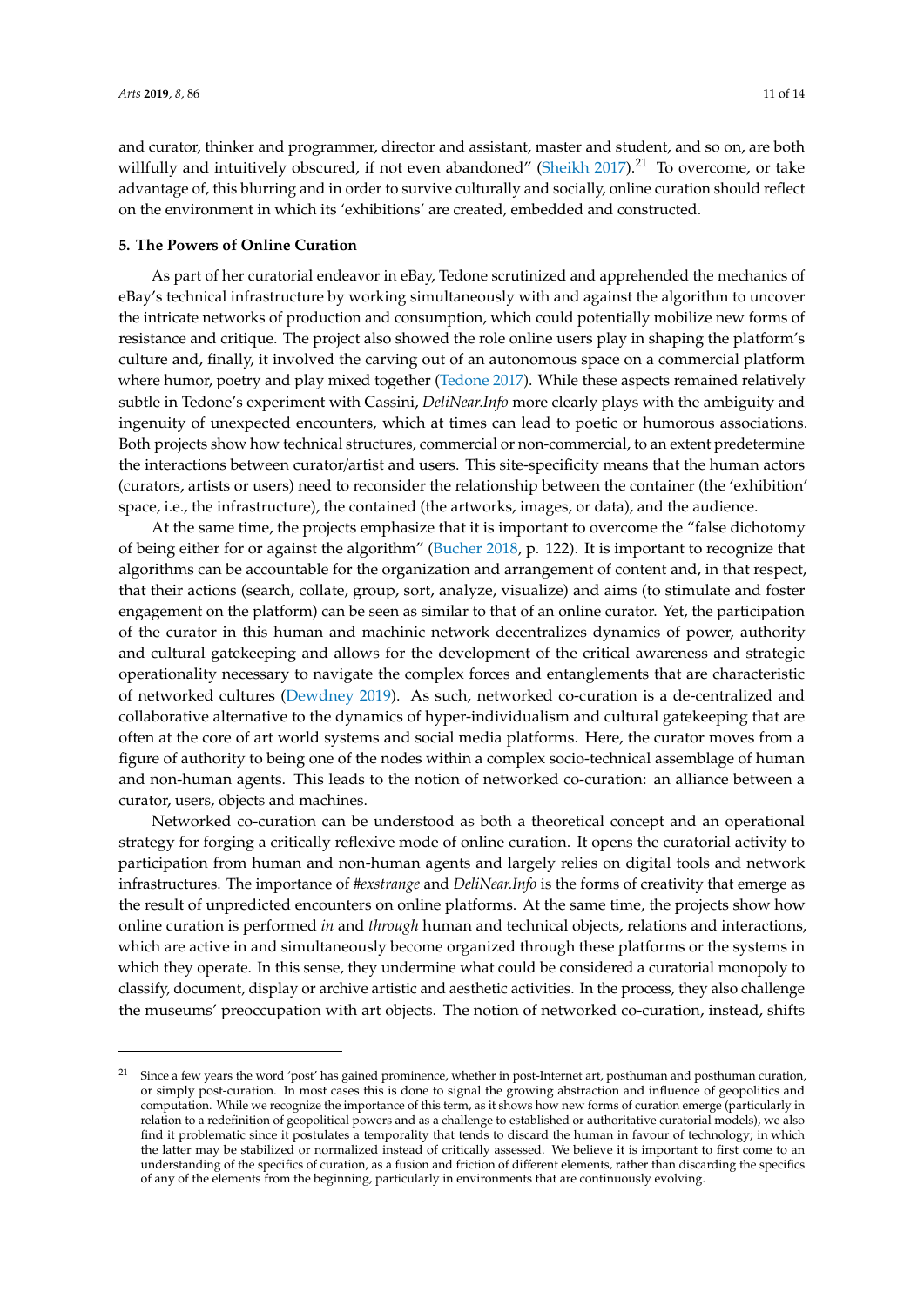attention from what is produced and exhibited to how it is performed. In other words, it is important to rethink online curation, not merely as a counter-strategy to conventional models of curating, but as a way to reconsider the influence different systems (human and machinic) exert on curatorial practices, while introducing alternative ways of thinking about how online curation could operate under these socio-technical conditions.

As a practice in and simultaneously of the network, networked co-curation is here proposed as a space of operationality and performativity, which creates "the possibility for a complex dance of intention, anticipation, creativity and emergence based on individual people, algorithms, and the social and technical structures that bracket them all" [\(Finn](#page-12-15) [2017b\)](#page-12-15). The role of the online curator can be found in the forging of new relationships between aesthetics and politics, one that acknowledges the increasing influence of algorithms and technology on both areas and that considers their key role as visibility gatekeepers and acknowledges the effects they produce on the structures of power and governance. This then is the space where the powers of online curation are best visible and where networked co-curation could become a method for producing cultural differentiation and valorization under the current state of privatization, corporatization and commodification of the Web.

**Author Contributions:** A.D., context and case study *DeliNear.Info*; G.T., context and case study *#exstrange*.

**Funding:** This research received no external funding.

**Conflicts of Interest:** The authors declare no conflict of interest.

#### **References**

<span id="page-12-10"></span>Alexander, Todd. 2013. eBay: Understanding eBay Search with Todd Alexander. Available online: [https:](https://www.youtube.com/watch?v=I6znSUKtKH0) //[www.youtube.com](https://www.youtube.com/watch?v=I6znSUKtKH0)/watch?v=I6znSUKtKH0 (accessed on 10 May 2019).

<span id="page-12-5"></span><span id="page-12-3"></span>Altshuler, Bruce. 1994. *The Avant-Garde in Exhibition: New Art in the 20th Century*. New York: Harry N. Abrams. Balzer, David. 2015. *Curationism*. London: Pluto Press.

<span id="page-12-6"></span>Bishop, Claire. 2012. Digital divide: Contemporary art and new media. *Artforum* September: 434–42.

- <span id="page-12-9"></span>Bogost, Ian, and Nick Montfort. 2009. *Racing the Beam: The Atari Video Computer System. Platform Studies Series*. Cambridge: The MIT Press.
- <span id="page-12-12"></span>Bucher, Taina. 2018. *If... Then: Algorithmic Power and Politics*. Oxford: Oxford University Press Inc.
- <span id="page-12-8"></span>Cambrosio, Alberto, and Peter Keating. 2003. *Biomedical Platforms: Realigning the Normal and the Pathological in Late-Twentieth-Century Medicine*. Cambridge: The MIT Press.
- <span id="page-12-7"></span>Castells, Manuel. 2001. *The Internet Galaxy: Reflections on the Internet, Business, and Society*. Oxford and New York: Oxford University Press.
- <span id="page-12-2"></span>Dale, Stephen. 2014. Content Curation: The Future of Relevance, Business Information. *Business Information Review* 3: 199–205. [\[CrossRef\]](http://dx.doi.org/10.1177/0266382114564267)
- <span id="page-12-13"></span>Dekker, Annet. 2015. Harm van den Dorpel: Choosing Complexity. *Metropolis M*. Dec/Jan 2015/2016. Available online: https://www.metropolism.com/nl/features/[24054\\_harm\\_van\\_den\\_dorpel](https://www.metropolism.com/nl/features/24054_harm_van_den_dorpel) (accessed on 10 May 2019).
- <span id="page-12-0"></span>Dekker, Annet. 2016. A Celebration of Twenty Years on the Web: My Boyfriend Came Back from the War. Annet Dekker in Conversation with Olia Lialina. *MU*. February 19. Available online: http://[www.mu.](http://www.mu.nl/en/txt/a-celebration-of-twenty-years-on-the-web-my-boyfriend-came-back-from-the-war) nl/en/txt/[a-celebration-of-twenty-years-on-the-web-my-boyfriend-came-back-from-the-war](http://www.mu.nl/en/txt/a-celebration-of-twenty-years-on-the-web-my-boyfriend-came-back-from-the-war) (accessed on 10 May 2019).
- <span id="page-12-1"></span>Dekker, Annet. 2017. Between Light and Dark Archiving. Paper presented at RE:TRACE—7th International Conference for Histories of Media Art, Science and Technology, Krems, Vienna, Austria, November 23–25.
- <span id="page-12-14"></span>Dewdney, Andrew. 2019. The Networked Image: The Flight of Cultural Authority and the Multiple Times and Spaces of the Art Museum. In *The Routledge International Handbook in New Digital Practices in Galleries, Libraries Archives, Museums and Heritage Sites*. Edited by Hannah Lewi, Wally Smith, Steve Cooke and Dirk vom Lehn. New York: Routledge, forthcoming.
- <span id="page-12-11"></span><span id="page-12-4"></span>Farquharson, Alex. 2003. I Curate, You Curate, We Curate. *Art Monthly* September: 7–10.
- <span id="page-12-15"></span>Finn, Ed. 2017a. *What Algorithms Want Imagination in the Age of Computing*. Cambridge: The MIT Press.
- Finn, Ed. 2017b. Art by Algorithm. *Aeon*. September 27. Available online: https://aeon.co/essays/[how-algorithms](https://aeon.co/essays/how-algorithms-are-transforming-artistic-creativity)[are-transforming-artistic-creativity](https://aeon.co/essays/how-algorithms-are-transforming-artistic-creativity) (accessed on 10 May 2019).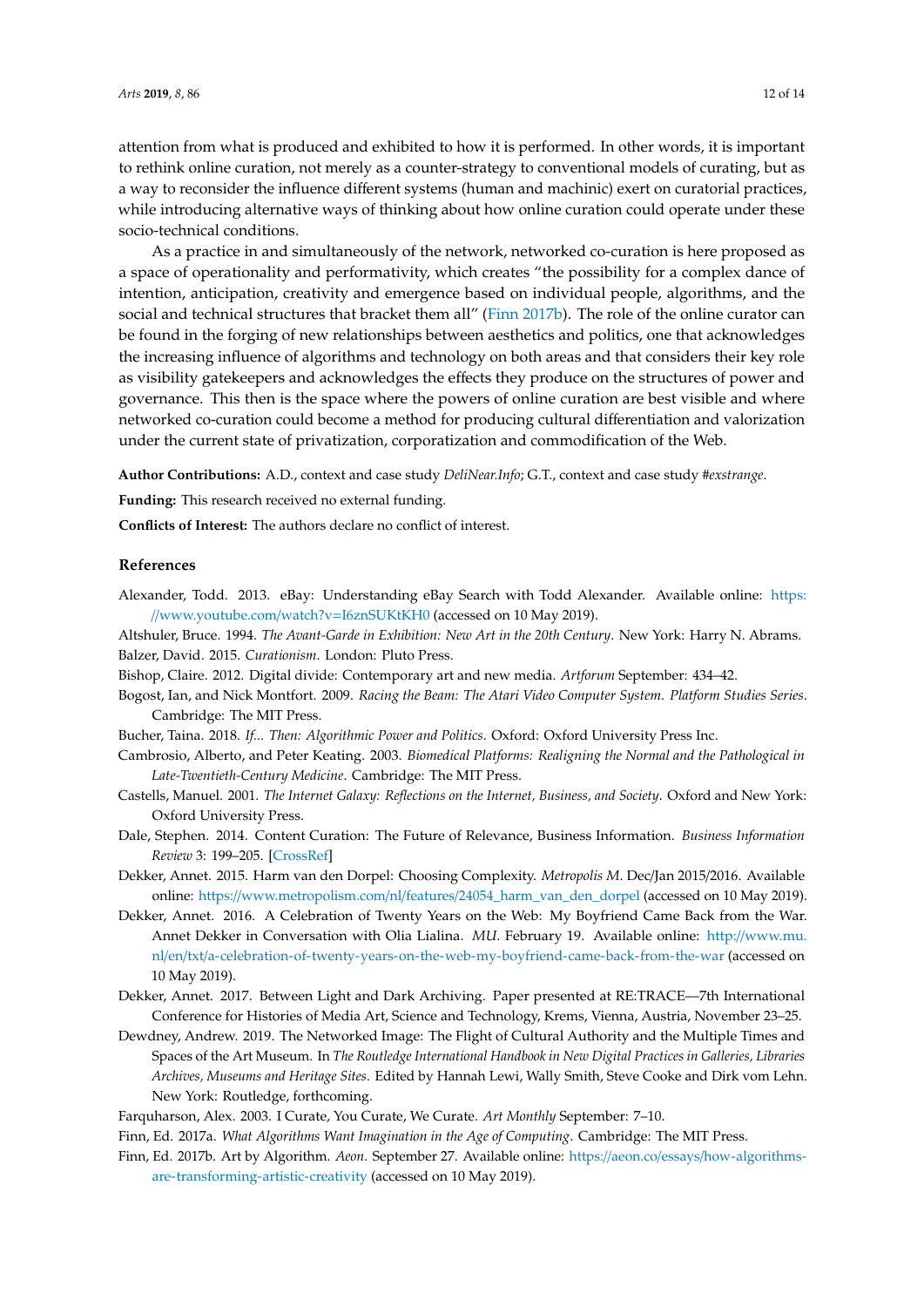<span id="page-13-14"></span>Fuller, Matthew. 2005. *Media Ecologies. Materialist Energies in Art and Technoculture*. Cambridge: The MIT Press.

- <span id="page-13-16"></span>Ghidini, Marialaura, and Rebekah Modrak, eds. 2017. *#Exstrange: A Curatorial Intervention on Ebay*. Maize Books. Ann Arbor: Michigan Publishing.
- <span id="page-13-18"></span>Gillespie, Tarleton. 2010. The Politics of "Platforms". *New Media and Society* 12: 347–64. [\[CrossRef\]](http://dx.doi.org/10.1177/1461444809342738)
- <span id="page-13-10"></span>Goriunova, Olga. 2012. *Art Platforms and Cultural Production on the Internet*. Oxon: Routledge.
- <span id="page-13-7"></span>Goriunova, Olga. 2013. Light Heavy Weight Curating. In *Speculative Scenarios: Or What Will Happen to Digital Art in the (near) Future?* Edited by Annet Dekker. Eindhoven: Baltan Laboratories, pp. 25–32.
- <span id="page-13-5"></span>Graham, Bery, ed. 2014. *New Collecting: Exhibiting and Audiences after New Media Art*. Farnham: Ashgate Publishing Limited.
- <span id="page-13-2"></span>Graham, Beryl, and Sarah Cook. 2010. *Rethinking Curating. Art after New Media*. Cambridge: The MIT Press.
- <span id="page-13-13"></span>Grubinger, Eva. 2006. C@C: Computer-Aided Curating (1993–1995). In *Curating Immateriality: The Work of the Curator in the Age of Network Systems. DATA Browser 3*. Edited by Joasia Krysa. New York: Autonomedia, pp. 107–15.
- <span id="page-13-22"></span>Helmond, Anne. 2015. The Web as Platform. Data Flows in Social Media. Ph.D. dissertation, Amsterdam School for Cultural Analysis, Amsterdam, The Netherlands.
- <span id="page-13-24"></span>Hsiao, Aron. 2017. Make eBay's Cassini Search Work for You Understand and Manipulate eBay's Cassini Search Engine. *The Balance Small Business*. Available online: https://[www.thebalance.com](https://www.thebalance.com/make-ebay-s-cassini-search-work-for-you-1140402)/make-ebay-s-cassini[search-work-for-you-1140402](https://www.thebalance.com/make-ebay-s-cassini-search-work-for-you-1140402) (accessed on 10 May 2019).
- <span id="page-13-1"></span>Kasprzak, Michelle. 2008. For What and for Whom? *Vague Terrain, Curediting—Transrelational Online Work*. Edited by CONT3XT.NET and Moderna galerija Ljubljana. October. Available online: https://[web.archive.org](https://web.archive.org/web/20141101180846/http://vagueterrain.net/journal11/michelle-kasprzak/01)/web/ 20141101180846/http://vagueterrain.net/journal11/[michelle-kasprzak](https://web.archive.org/web/20141101180846/http://vagueterrain.net/journal11/michelle-kasprzak/01)/01 (accessed on 10 May 2019).
- <span id="page-13-6"></span>Krysa, Joasia, ed. 2006. *Curating Immateriality: The Work of the Curator in the Age of Network Systems*. New York: Autonomedia Press.
- <span id="page-13-11"></span>Krysa, Joasia. 2008. SOFTWARE CURATING. The Politics of Curating in/as (an) Open System(s). Ph.D. dissertation, University of Plymouth, Plymouth, UK.
- <span id="page-13-12"></span>Krysa, Joasia. 2013. Some Questions on Curating as (Public) Interface to the Art Market. *APRJA*. Available online: http://www.aprja.net/[some-questions-on-curating-as-public-interface-to-the-art-market](http://www.aprja.net/some-questions-on-curating-as-public-interface-to-the-art-market) (accessed on 10 May 2019).
- <span id="page-13-17"></span>Leorke, Dave. 2012. Rebranding the Platform: The Limitations of "Platform Studies". *Digital Culture and Education*  $4: 257 - 68$
- <span id="page-13-8"></span>Levi Strauss, David. 2006. The Bias of the World: Curating after Szeemann & Hopps. *The Brooklyn Rail*. December 8. Available online: https://brooklynrail.org/2006/12/art/[the-bias-of-the-world](https://brooklynrail.org/2006/12/art/the-bias-of-the-world) (accessed on 10 May 2019).
- <span id="page-13-23"></span>Lewis, Elen. 2008. *The eBay phenomenon: The Story of a Brand That Taught Millions of Strangers to Trust One Another*. London: Marshall Cavendish Business.
- <span id="page-13-26"></span>Magalhães, João Carlos, and Jun Yu. 2017. Algorithmic Visibility: Elements for a New Media Visibility Regime. *European Consortium for Political Research*. Available online: https://ecpr.eu/Filestore/[PaperProposal](https://ecpr.eu/Filestore/PaperProposal/e40a7961--0fe3-42a5-8727-f9097552f2fe.pdf)/e40a7961- [-0fe3-42a5-8727-f9097552f2fe.pdf](https://ecpr.eu/Filestore/PaperProposal/e40a7961--0fe3-42a5-8727-f9097552f2fe.pdf) (accessed on 10 May 2019).
- <span id="page-13-3"></span>O'Neill, Paul. 2007. The Curatorial Turn: From Practice to Discourse. In *Issues in Curating Contemporary Art and Performance*. Edited by Judith Rugg and Michèle Sedgwick. Bristol: Intellect.
- <span id="page-13-20"></span>O'Neill, Paul. 2012. *The Culture of Curating and the Curating of Culture(s)*. Cambridge: The MIT Press.
- <span id="page-13-19"></span><span id="page-13-9"></span>O'Neill, Paul, and Mick Wilson, eds. 2015. *Curating Research*. London and Amsterdam: Open Editions/De Appel. Obrist, Hans-Ulrich, ed. 2008. *A Brief History of Curating*. Zurich: JRP|Ringer.
- <span id="page-13-25"></span>Paul, Christiane. 2006. Flexible Contexts, Democratic Filtering and Computer-Aided Curating. In *Curating Immateriality: The Work of the Curator in the Age of Network Systems. DATA Browser 3*. Edited by Joasia Krysa. New York: Autonomedia, pp. 85–105.
- <span id="page-13-4"></span>Paul, Christiane, ed. 2008. *New Media in the White Cube and beyond. Curatorial Models for Digital Art*. Berkeley and Los Angeles: University of California Press.
- <span id="page-13-21"></span>Plantin, Jean-Christophe, Carl Lagoze, Paul N. Edwards, and Christian Sandvig. 2016. Infrastructure Studies Meet Platform Studies in the Age of Google and Facebook. *New Media & Society* 20: 293–10.
- <span id="page-13-0"></span>Quaranta, Domenico. 2016. Net.Art. The First Life of Net Art: UBERMORGEN, JODI, Vuk Ćosić, Olia Lialina. *SPIKE Art Magazine*. 49 (Autumn). Available online: http://[www.spikeartmagazine.com](http://www.spikeartmagazine.com/en/articles/netart)/en/articles/netart (accessed on 10 May 2019).
- <span id="page-13-15"></span>Ragnedda, Massimo, and Glenn W. Muschert, eds. 2017. *Theorizing Digital Divides*. Oxon: Routledge.